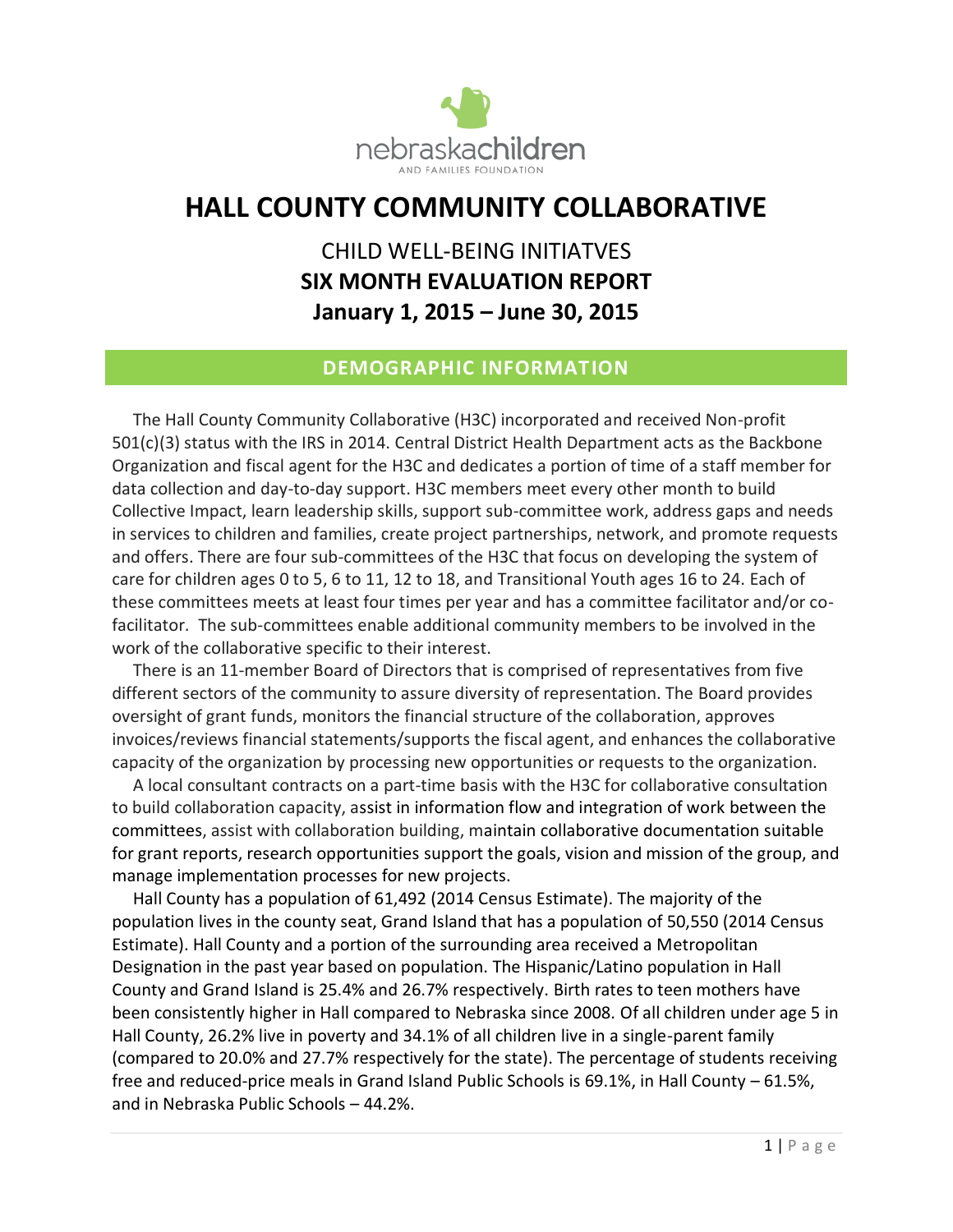**The demographic data is based on four strategies: School Intervention Program, Community Response, SANKOFA and Community Café. FAST was not implemented during this time period.** 

| <b>Overall Summary of Children and Families Served</b> |         |                               |    |  |  |  |
|--------------------------------------------------------|---------|-------------------------------|----|--|--|--|
| Number of Families Served Directly                     | 100     | Number of Families Served     | 31 |  |  |  |
|                                                        |         | Indirectly                    |    |  |  |  |
| Number of Children Served Directly                     |         | Number of Children Served     |    |  |  |  |
|                                                        | 234     | Indirectly                    | 35 |  |  |  |
| Number of Parents with Disabilities Served             | 11      | Number of Staff participating | 24 |  |  |  |
| Directly                                               |         |                               |    |  |  |  |
| Number of Children directly served with                |         | Number of Organizations       |    |  |  |  |
| <b>Disabilities</b>                                    | 10      | participating                 | 17 |  |  |  |
| Number of First Time Children with                     |         |                               |    |  |  |  |
| Substantiated Child Abuse who were                     | unknown |                               |    |  |  |  |
| directly served                                        |         |                               |    |  |  |  |

## **RESOURCES OBTAINED**

#### **Summary of total funding obtained during this 6-month time period:**

| Funding from Nebraska Children:             |                                                                    | $$64,000 (6-month)$ |
|---------------------------------------------|--------------------------------------------------------------------|---------------------|
|                                             | Other funding received directly to the collaborative:              | \$205,000 (annual)  |
|                                             | New funding obtained by partners as a result of the collaborative: | \$307,978 (annual)  |
| <b>Total funding obtained Jan-June 2015</b> |                                                                    | \$576,978           |
|                                             |                                                                    |                     |

|               | Funding from NC: CBCAP, PSSF and NCAPF & Other Priorities (Completed by Nebraska |                       |                           |  |  |  |
|---------------|----------------------------------------------------------------------------------|-----------------------|---------------------------|--|--|--|
|               |                                                                                  | Children)             |                           |  |  |  |
| <b>Source</b> | <b>Strategies Supported</b>                                                      | 6-Month               | <b>6-Month Amount</b>     |  |  |  |
|               |                                                                                  | <b>Funding Period</b> | (Annual Amount Noted)     |  |  |  |
| <b>PSSF</b>   | CWB, CR, School Intervention,                                                    | 1/1/2015              | \$33,000.00 (\$66,000.00) |  |  |  |
|               | <b>FAST</b>                                                                      | 6/30/2015             |                           |  |  |  |
| <b>CBCAP</b>  | <b>CWB</b>                                                                       | 1/1/2015              | \$25,000.00 (\$50,000.00) |  |  |  |
|               |                                                                                  | 6/30/2015             |                           |  |  |  |
| <b>NCAPF</b>  | <b>Community Cafes</b>                                                           | 1/1/2015              | \$6,000.00                |  |  |  |
|               |                                                                                  | 6/30/2015             |                           |  |  |  |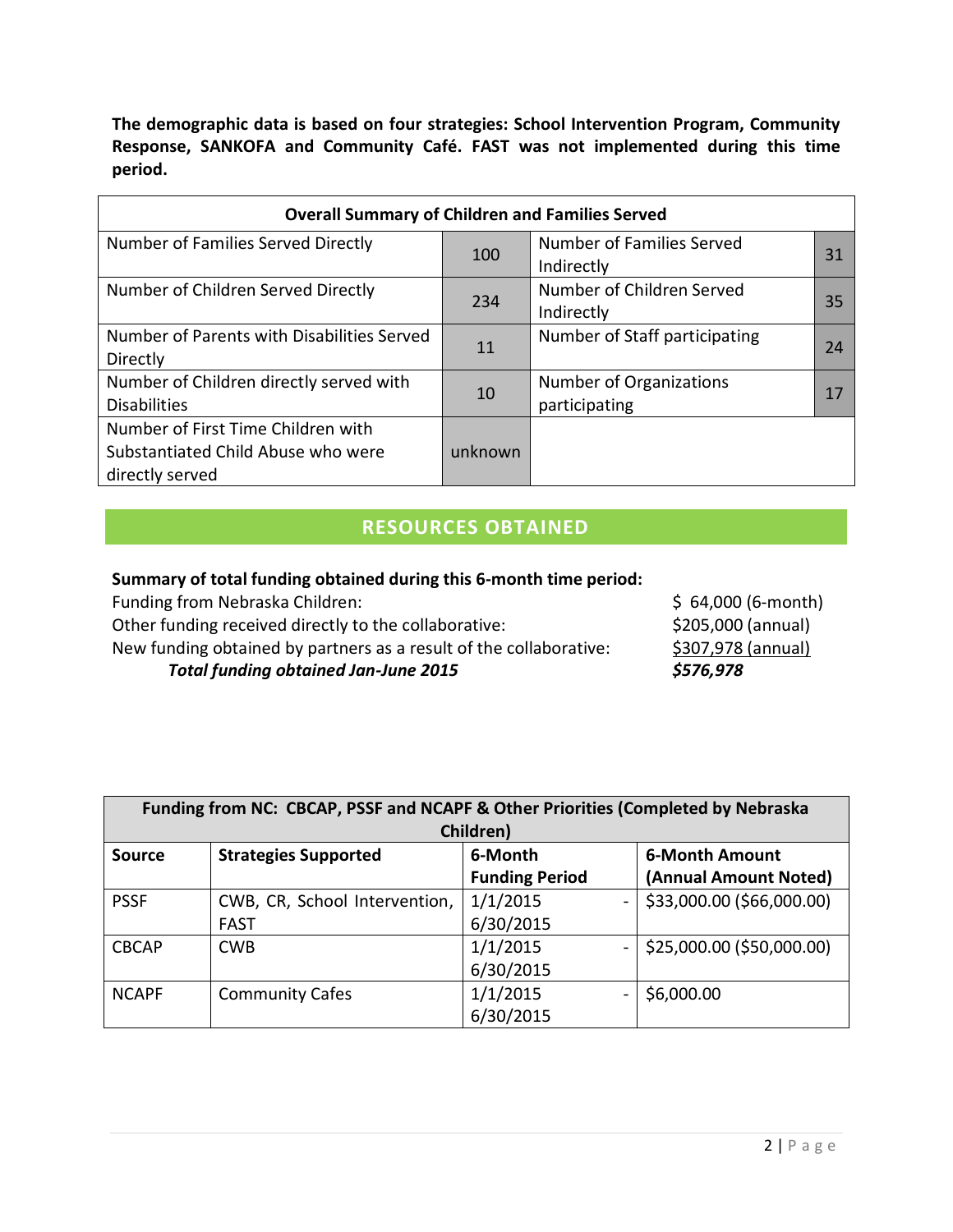| <b>New Grants and Funding Awarded Directly to Collaborative</b> |                                                                        |                        |                          |               |                                         |                                                                                              |
|-----------------------------------------------------------------|------------------------------------------------------------------------|------------------------|--------------------------|---------------|-----------------------------------------|----------------------------------------------------------------------------------------------|
| Organization                                                    | <b>Collaborative Priority</b><br>Area and<br><b>Collaborative Role</b> | <b>Type</b>            | <b>Funding</b><br>Period | <b>Amount</b> | Used for<br>Services?<br>(Check<br>Box) | <b>Used for Backbone</b><br>Infrastructure/staffing<br>for collaborative<br>(Please explain) |
| H <sub>3</sub> C                                                | <b>Transitional Youth</b><br>Services                                  | Grant                  | 1/1/15<br>to<br>12/31/15 | \$130,000     | X                                       | \$3,850 for grant<br>administration and fiscal<br>management.                                |
| H <sub>3</sub> C                                                | Rooted in<br>Relationships/Pyramid<br>Mode                             | Grant<br>(BECF<br>NHB) | 3/1/15<br>to<br>6/30/16  | \$75,000      | X                                       | \$5,135 for grant<br>administration and fiscal<br>management                                 |

| New Grants and Funding Obtained by Partner as a Result of Collective Impact                                                                   |                                                                                                                                                 |                                                                            |                                 |               |                                                |                                                                                                 |
|-----------------------------------------------------------------------------------------------------------------------------------------------|-------------------------------------------------------------------------------------------------------------------------------------------------|----------------------------------------------------------------------------|---------------------------------|---------------|------------------------------------------------|-------------------------------------------------------------------------------------------------|
| Organization                                                                                                                                  | <b>Collaborative</b><br><b>Priority Area</b><br>and<br><b>Collaborative</b><br>Role                                                             | <b>Source</b>                                                              | <b>Funding</b><br><b>Period</b> | <b>Amount</b> | <b>Used for</b><br>Services?<br>(Check<br>Box) | <b>Used for Backbone</b><br>Infrastructure/staffing<br>for collaborative<br>(Please explain)    |
| Positive Youth<br>Development<br><b>SANKOFA</b><br>(private)                                                                                  | System of Care<br>for Youth $6 - 11$ ,<br>$12 - 18$ , assess,<br>plan, positive<br>youth<br>development,<br>common data,<br>common<br>reporting | <b>CHI</b>                                                                 | 2015                            | \$74,370      | X                                              | <b>No</b>                                                                                       |
| Common Agenda:<br>System of care<br>ages 12-18,<br>assessment,<br>planning,<br>committee,<br>collective<br>accountability,<br>align resources | System of Care<br>for Youth 12 -<br>18, assess, plan,<br>positive youth<br>development,<br>common data,<br>common<br>reporting                  | Nebraska<br>Crime<br>Commission<br>&<br>Hall<br>County<br><b>Diversion</b> | 7/2014<br>6/2015                | \$164,094     | $\pmb{\mathsf{X}}$                             | This funding was<br>not new between<br>Jan. - June 2015<br>but was ongoing<br>during that time. |
| Strengthening<br>Families $-$<br>GISAPC/<br><b>CNCAA</b>                                                                                      | System of Care<br>for youth $6 - 11$<br>and $12 - 18$ ,<br>positive youth<br>development,<br>family support                                     | SPF-PFS                                                                    | July $1-$<br>Dec. 31,<br>2014   | \$18,774      | X                                              | No new funding<br>but previous funds<br>carried over into<br>2015.                              |
| Project Everlast<br>Positive Youth                                                                                                            | Assess, plan,<br>integrate youth                                                                                                                | Aligned<br>resources                                                       | $1/1/15 -$<br>6/30/15           | \$50,740      | X                                              |                                                                                                 |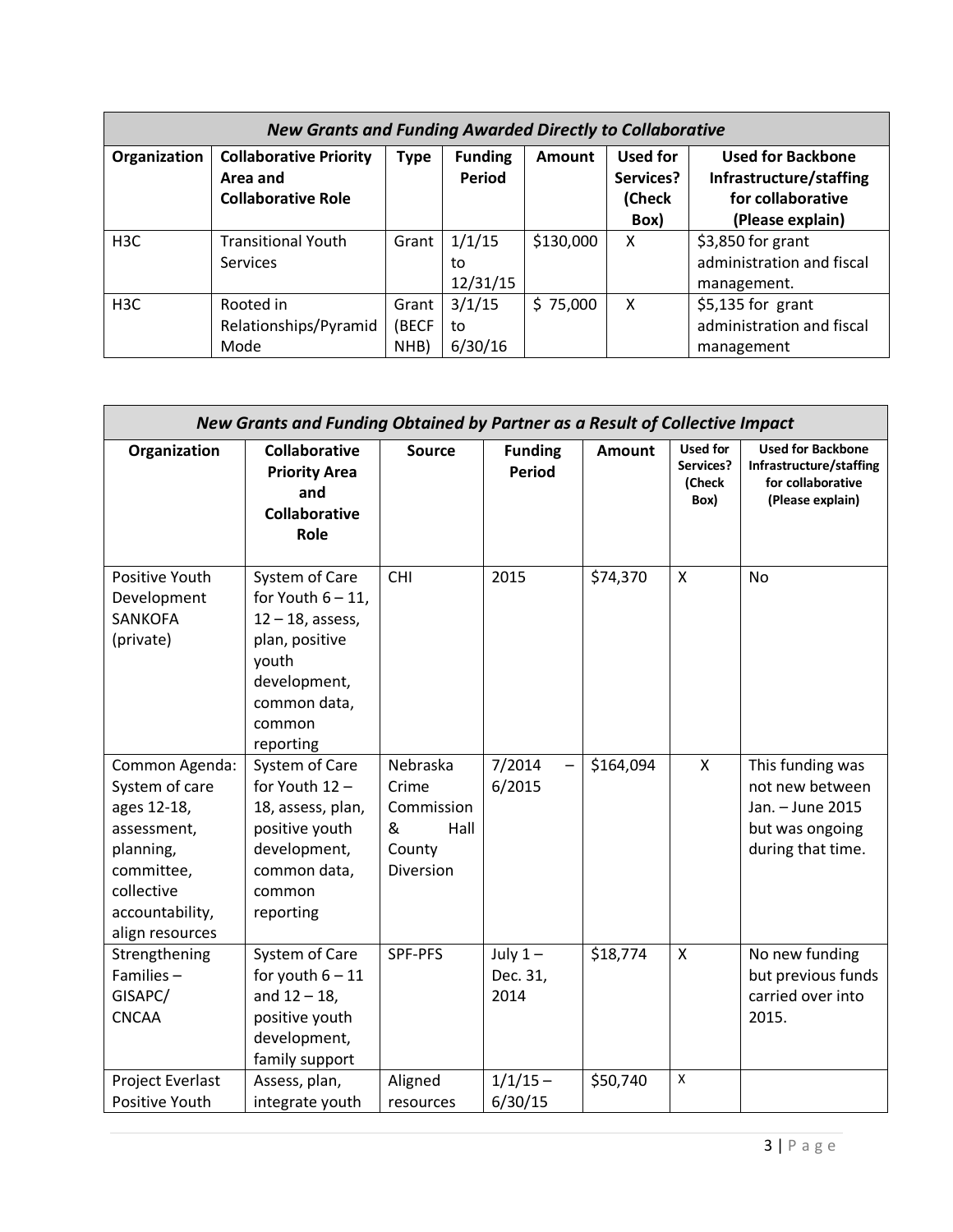| Development and  | system and      | (NCFF) |  |  |
|------------------|-----------------|--------|--|--|
| Social Emotional | services, Youth |        |  |  |
| for older youth  | Council, Youth  |        |  |  |
| (Heartland CASA) | Leadership,     |        |  |  |
|                  | contract for    |        |  |  |
|                  | coordination    |        |  |  |

### **TRAINING ACTIVITIES**

SANKOFA has received three additional years of funding through CHI. Training was held in June 2015 to replace those who were previously trained but no longer able to facilitate. SANKOFA continues to braid funding with CHI, the Nebraska Crime Commission/Hall County Juvenile Diversion, and the H3C.

The FAST program has seen a fairly high turnover of trained facilitators so training was held in April 2015 to fill some of the leadership gaps to maintain fidelity. There were parents interested in helping with the program and in providing translation services, but they were not trained in FAST. Joanne Garrison, GIPS Welcome Center Coordinator, is qualified to "train the trainer" so will continue to train facilitators, as needed.

The offer of Community Café training was provided to the H3C and training held on March 17, 2015 with 12 participants representing Hope Harbor (homeless center), Sixpence (Head Start/Grand Island Public Schools), Central District Health Department, the H3C, and parents.

| Professional Training for Specific Child Well-Being Strategies (e.g. PIWI facilitator training) |                                         |                 |                    |  |  |  |
|-------------------------------------------------------------------------------------------------|-----------------------------------------|-----------------|--------------------|--|--|--|
| Date(s)                                                                                         | <b>Training Topic/Description</b>       | # of People     | # of Organizations |  |  |  |
|                                                                                                 |                                         | <b>Attended</b> | Participated       |  |  |  |
| $6/1 -$<br>6/5/15<br>and $6/8$ -                                                                | <b>SANKOFA Facilitator Training</b>     | 7               | 7                  |  |  |  |
| 6/9/15<br>$4/25 -$                                                                              | <b>FAST Facilitator Training</b>        | 14              | 5 agencies and     |  |  |  |
| 4/26/15                                                                                         |                                         |                 | parents            |  |  |  |
| 3/17/15                                                                                         | <b>Community Cafes</b>                  | 12              | 4 and parents      |  |  |  |
| 5/30/15                                                                                         | Rooted in Relationships/Pyramid Model 1 | 20              | 5                  |  |  |  |

| <b>Training for Communities (e.g. Autism Training)</b> |                                                              |          |                    |  |  |
|--------------------------------------------------------|--------------------------------------------------------------|----------|--------------------|--|--|
| Date(s)                                                | Training Topic/Description (e.g., autism $\vert$ # of People |          | # of Organizations |  |  |
|                                                        | training)                                                    | Attended | Participated       |  |  |
|                                                        | None                                                         |          |                    |  |  |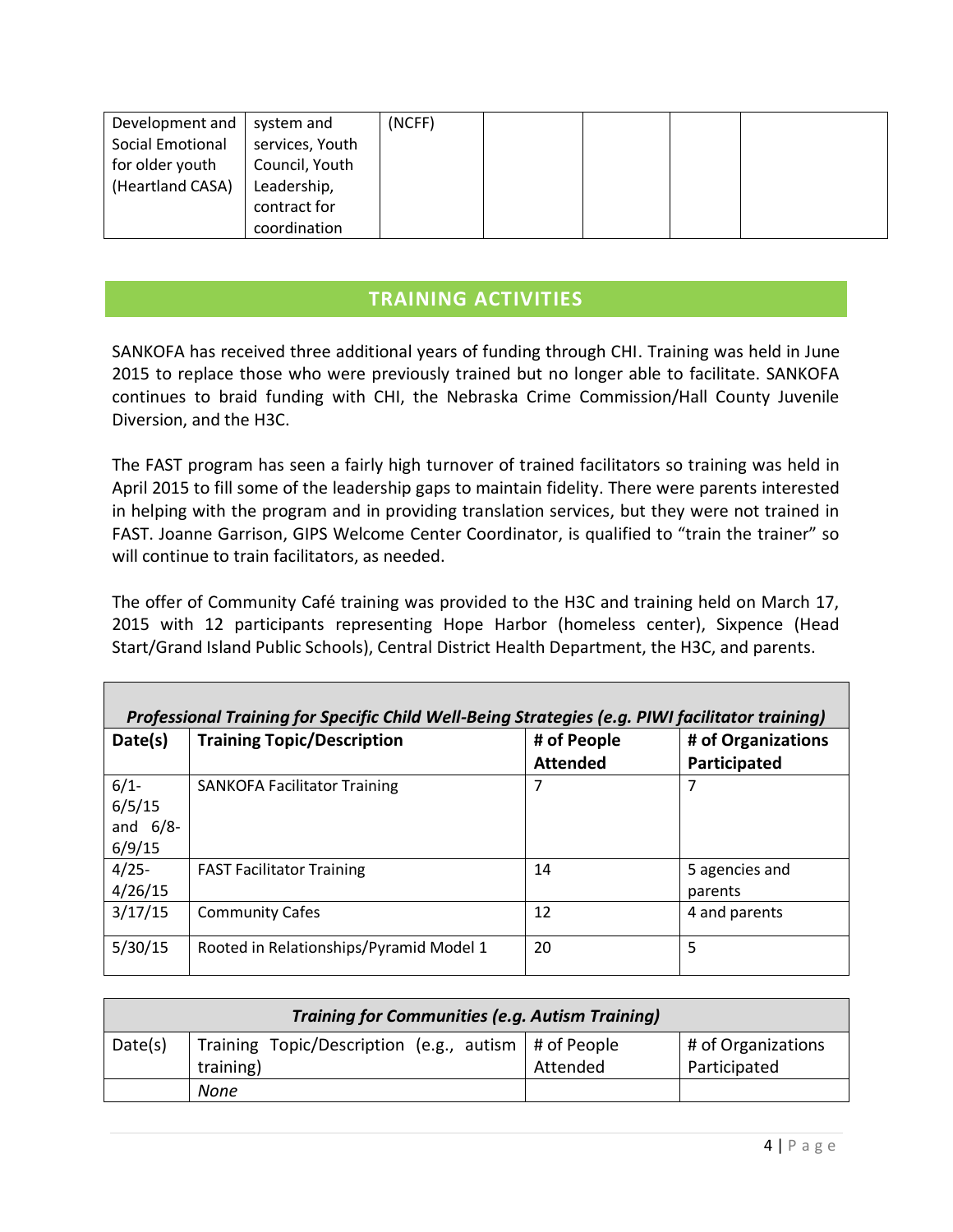| Training that Enhances Collaborative System (e.g. Collective Impact Training) |                                                         |                                |                                    |  |  |
|-------------------------------------------------------------------------------|---------------------------------------------------------|--------------------------------|------------------------------------|--|--|
| Date(s)                                                                       | Training Topic/Description (e.g.,<br>collective impact) | # of People<br><b>Attended</b> | # of Organizations<br>Participated |  |  |
| $3/25 -$<br>3/26/15                                                           | FSG Collective Impact Conference,<br>Washington DC      |                                |                                    |  |  |

### **POLICIES INITIATED OR INFLUENCED**

| <b>Administrative (Local) Policy</b>                                                                                                                                                                              |                                                                             |  |  |  |  |
|-------------------------------------------------------------------------------------------------------------------------------------------------------------------------------------------------------------------|-----------------------------------------------------------------------------|--|--|--|--|
| <b>Short Description of Policy</b>                                                                                                                                                                                | <b>Role of Collaborative</b>                                                |  |  |  |  |
| 2 Board Members shall serve on each H3C Subcommittee.<br>Approved March 2015.                                                                                                                                     | Common Agenda, Constant<br>Communication                                    |  |  |  |  |
| Parent incentive for Community Café training, planning, and<br>implementation set at \$13 per hour                                                                                                                | <b>Mutually Reinforcing Activities</b>                                      |  |  |  |  |
| Decisions of the Collaborative shall be made through<br>consensus decision-making, except for Board elections,<br>budget approval, and by-law amendments. Other exceptions<br>may occur with H3C member approval. | Common Agenda, Mutually<br>Reinforcing Activities, Backbone<br>Organization |  |  |  |  |
| Every other month H3C meeting facilitation will be shared<br>among H3C members to provide leadership opportunities to<br>be developed among all members.                                                          | Common Agenda, Backbone<br>Organization                                     |  |  |  |  |

| <b>Legislative Policy</b>          |                              |  |  |  |  |
|------------------------------------|------------------------------|--|--|--|--|
| <b>Short Description of Policy</b> | <b>Role of Collaborative</b> |  |  |  |  |
| None                               |                              |  |  |  |  |

| <b>State Policy</b>                |                              |  |  |  |  |
|------------------------------------|------------------------------|--|--|--|--|
| <b>Short Description of Policy</b> | <b>Role of Collaborative</b> |  |  |  |  |
| None                               |                              |  |  |  |  |

### **SUMMARY OF EACH PREVENTIVE STRATEGY**

#### *FAMILIES AND SCHOOLS TOGETHER (FAST)*

**Families and Schools Together (FAST) is a parent-child evidence based project for children moving from preschool to kindergarten and for elementary aged children and their families. Student/parent outcomes for FAST include improved attendance, improved learning, improved school behavior and promotion of protective factors.**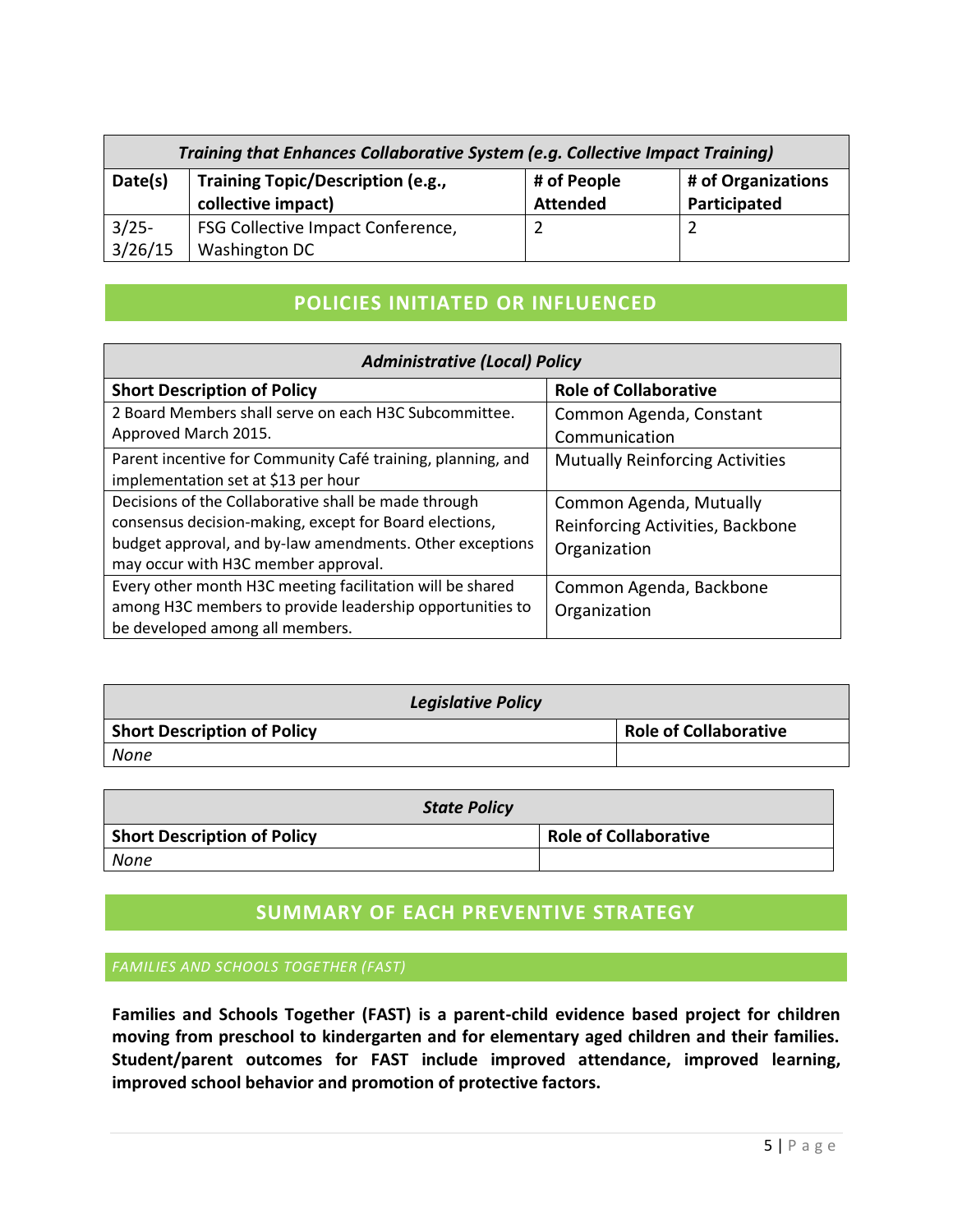No FAST sessions were held during the spring semester but facilitator training was held in April 2015. FAST requires that facilitators be representative of the schools where the program is held and that translators/interpreters complete the FAST training as well. To ensure fidelity, no sessions could be held between January and May 2015.

**Accomplishments:** The funding NCFF provided enabled the H3C to recruit and train additional FAST facilitators to ensure an adequate number for fall 2015 and spring 2016 FAST classes. Due to a variety of reasons, several of the originally trained FAST facilitators were unable to continue with the program. Facilitators were recruited from interested and eligible elementary schools and from the community. These funds made it possible to conduct much needed FAST training and allow other budgeted funds to be invested in the program that served children and families. Two days of training were held on April 25 and 26, 2015. A total of 14 individuals were trained representing the following agencies: Grand Island Public Schools, Central Nebraska Community Services, Central Community College, Multicultural Coalition, Hope Harbor, and parents.

In addition, a new FAST project manager was hired in May 2015. Verna Haberman will be managing the program and plans to coordinate FAST at each of the following elementary schools: Knickrehm, Howard, and Wasmer. We anticipate holding one session per school in the fall and one session per school in the spring for a total of six sessions.

**Families and Schools Together Success Story: "**One mom we had go through FAST invited her grandparents-parents-siblings to graduation. She cried and afterwards told us that she had never completed anything before and that she had not graduated from high school. We helped her signed up for GED classes and a year later she had a diploma and got bumped up to manager at KFC where she had been working while raising two boys on her own."

**Challenges:** One challenge of FAST is the turnover of trained facilitators for the program, which impacts implementation with fidelity. No FAST sessions were held between January and June 2015 because there were insufficient numbers of facilitators per school to meet program requirements. This provided an opportunity to recruit additional facilitators and hold training. Joanne Garrison, Outreach Center Director, completed the Train-the-Trainer sessions so was able to provide training to 14 individuals. FAST is on-track for fall 2015 to hold sessions at three schools.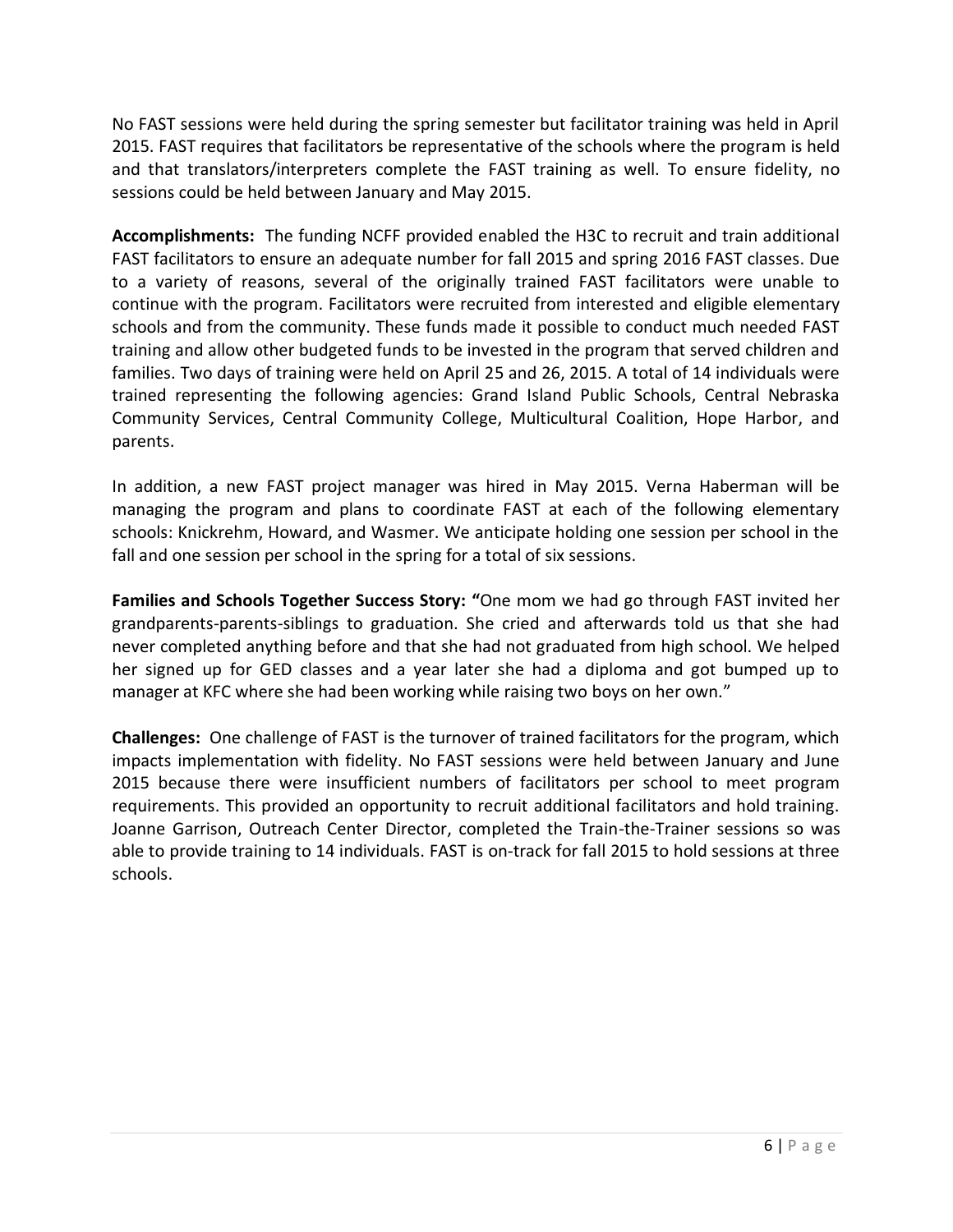#### **SCHOOL INTERVENTION PROGRAM (I.E., COMMUNITY RESPONSE GRANT)**

**Grand Island Public Schools coordinates the School Intervention Program at the Grand Island Senior High and collaborates with DHHS, Juvenile Diversion, and Nebraska Probation. The 2014 Community Response grant funded the program.**

| <b>Strategy: School Intervention Program</b>                                             |         |                                       |  |
|------------------------------------------------------------------------------------------|---------|---------------------------------------|--|
| Number of Families Served Directly                                                       | 0       | Number of Families Served Indirectly  |  |
| Number of Children Served Directly                                                       | 35      | Number of Children Served Indirectly  |  |
| Number of Parents with Disabilities Served Directly                                      | unknown | Number of Staff participating         |  |
| Number of Children directly served with Disabilities                                     | unknown | Number of Organizations participating |  |
| Number of First Time Children with Substantiated<br>Child Abuse who were directly served | unknown |                                       |  |
|                                                                                          |         |                                       |  |

|                                       | <b>School Intervention Program (Grand Island Senior High)</b>                         |                  |                                         |                                                                                  |                         |  |
|---------------------------------------|---------------------------------------------------------------------------------------|------------------|-----------------------------------------|----------------------------------------------------------------------------------|-------------------------|--|
|                                       | Quantity                                                                              |                  | Quality                                 |                                                                                  |                         |  |
|                                       | How much? (Inputs, Outputs)                                                           |                  | How well? (Process)                     |                                                                                  |                         |  |
| # of students entering the<br>program |                                                                                       | 40               | % of students completing the<br>program |                                                                                  | 100%                    |  |
| Effort                                | # of times connecting with<br>students (1-2 TIMES PER<br><b>WEEK DURING SEMESTER)</b> | $500 -$<br>1,000 | survey)                                 | % of parents satisfied with the<br>program (end of school year mail<br>collected |                         |  |
|                                       | # of students in diversion<br>8                                                       |                  | % of youth satisfied with the           |                                                                                  |                         |  |
|                                       | # of students on probation                                                            | 32               | program                                 |                                                                                  | <b>Not</b><br>collected |  |
|                                       | # of referrals made                                                                   | 55               |                                         |                                                                                  |                         |  |
|                                       | # and % of students completing probation                                              |                  |                                         |                                                                                  | Unknown                 |  |
|                                       | # and % of students staying in school (6 of the 40 were sent to                       |                  |                                         | 40                                                                               | 100%                    |  |
| <b>Effect</b>                         | alternative school to complete)+                                                      |                  |                                         |                                                                                  |                         |  |
| off? (Outcomes)<br>Is anyone better   | # and % of students graduating (seniors)                                              |                  |                                         | $\overline{2}$                                                                   | 100%                    |  |
|                                       | # and % of students pursuing higher education (seniors)                               |                  |                                         | 0                                                                                | 0%                      |  |

**Evaluation Findings:** The program was successful in keeping teens in high school or in an educational setting. Most youth in the program were younger but of the two seniors in the program, both graduated. No formal evaluations were conducted to assess satisfaction of the program by parents or youth.

**Accomplishments:** Discussions about the school success and truancy needs of youth in the Diversion program led to planning for the transition of the School Intervention Worker from the umbrella of the H3C to that of Hall County Juvenile Diversion. The identification of needs at the middle school level was also explored. As a result, funding for a full-time School Intervention Worker at Grand Island Senior High and a full-time Worker to be split between Walnut and Barr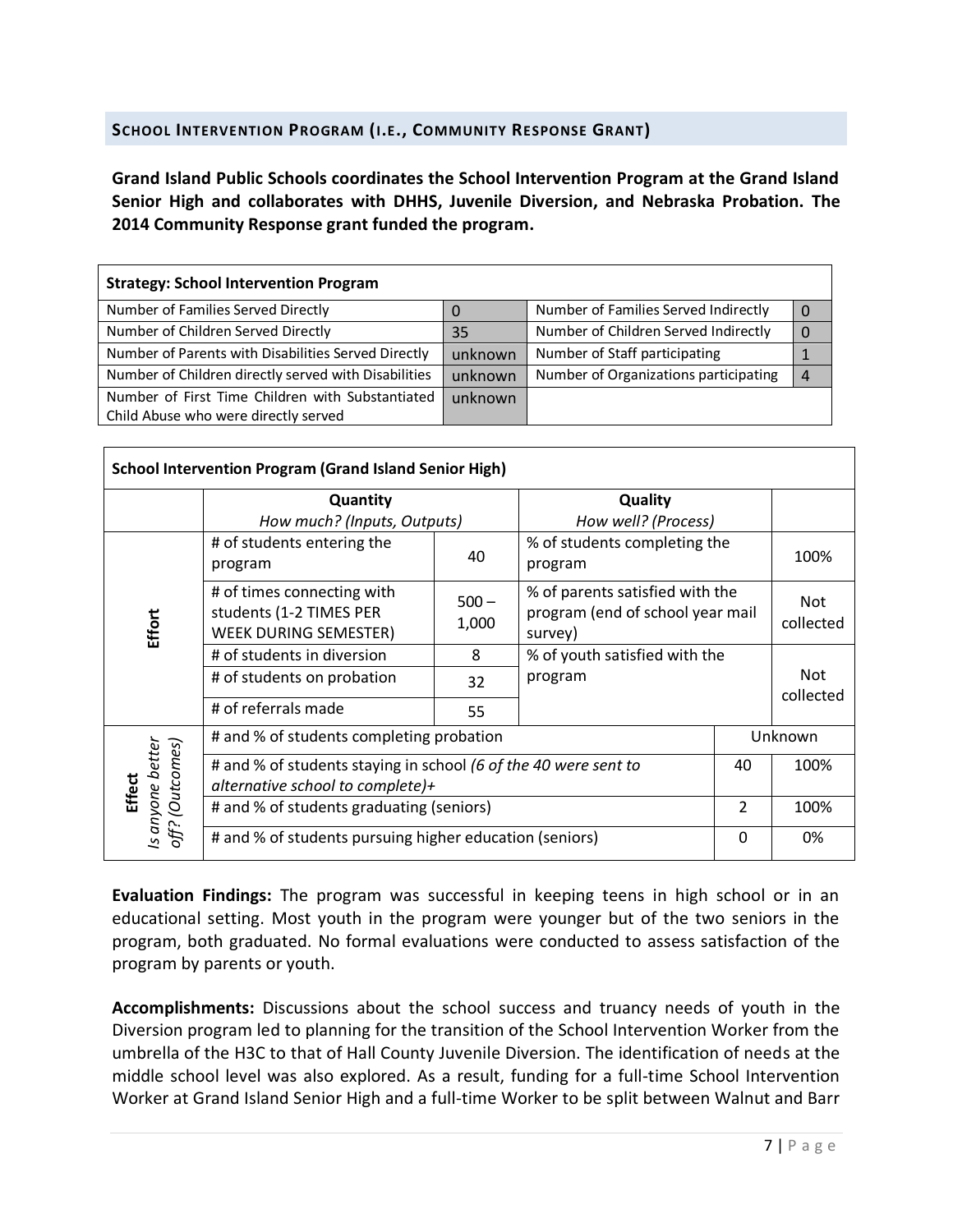Middle Schools was requested and awarded from the Nebraska Crime Commission. Both positions have been filled and the transition was complete as of July 1, 2015. This was a great example of collective impact at work and opportunity to create sustainability of a much needed service for adjudicated youth.

**Challenges:** From the Senior High Intervention Worker: "The number one frustration was truancy. If students were not at school, then it was difficult for me to "intervene." I did not always feel I had the support of probation to reinforce that the students MUST be in school. Often, I would find I was most effective if I initiated a home visit, but there are many liabilities that come with doing so. Our truancy cases were cases of students who either were already on probation or diversion or would soon be on diversion or probation. These challenges are being addressed by Diversion and Probation."

From the H3C: There have been three School Intervention Workers in this position since it began in November 2013. The high turn-over rate has created challenges with consistency within the program and with program implementation. A new director of Hall County Juvenile Diversion intends to work more closely with the Interventionist and school staff to create an improved communication flow and adherence to eligibility guidelines.

The Senior High Intervention Worker was at capacity for the number of students she was able to serve. The H3C intended on piloting the program at Grand Island Senior High and then expanding the number of students served at GISH and including youth from Northwest High School. Unfortunately, the expansion will not occur until additional funds can be secured to hire an additional School Intervention Worker. The hope is that the Middle School Intervention Worker will be able to work with youth transitioning to Senior High and help divert some of the youth needing intervention assistance in high school.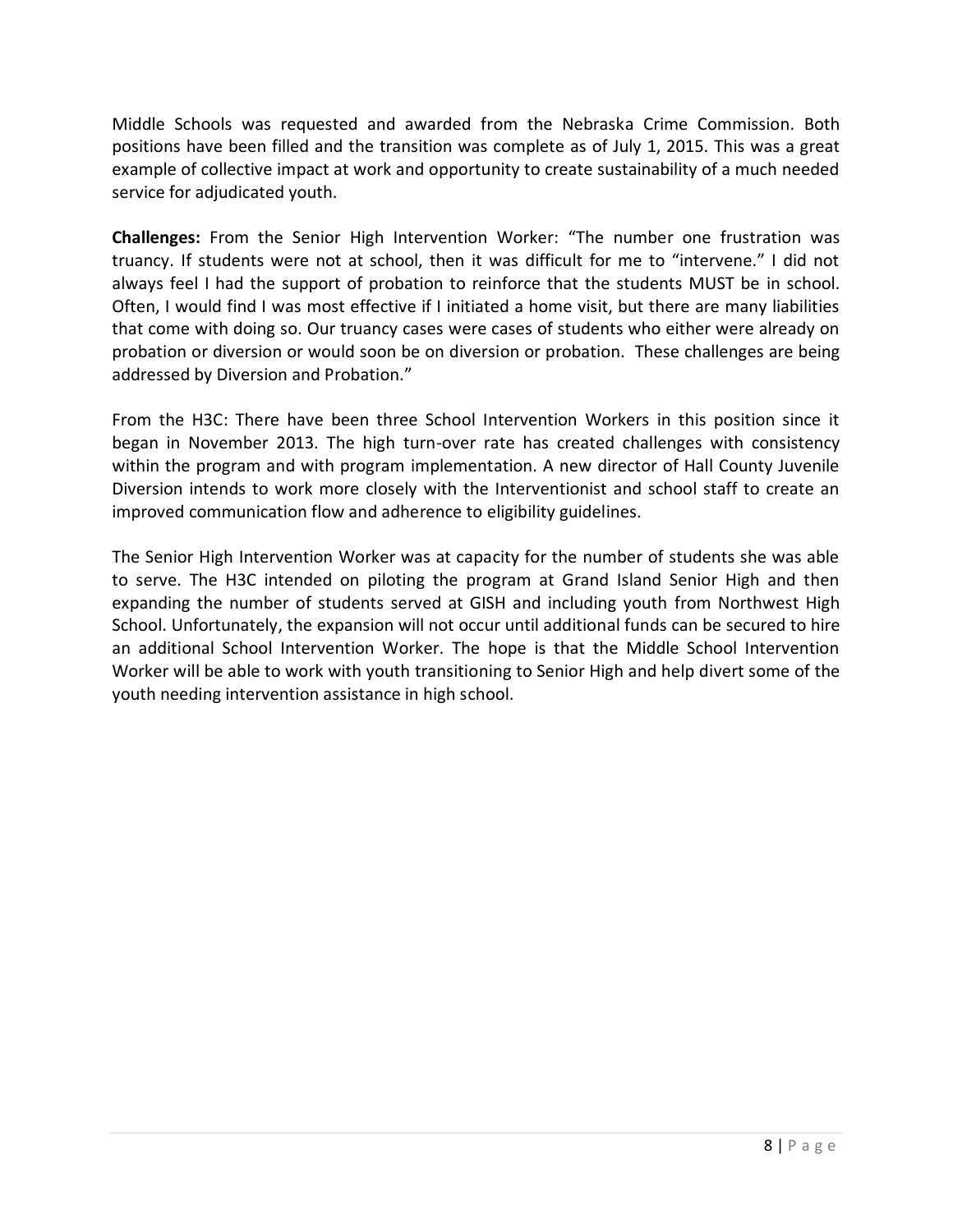#### **COMMUNITY RESPONSE**

**Community Response is a system of supports and services for children and families to prevent the unnecessary entry into the child welfare system and/or other high end systems of care. The H3C successfully coordinated Community Response for 57 families with children (59 adults and 158 children) in January 2015 by providing resources for a one-time unmet need. These needs had to be an expense not met through any other community service or program. The majority of the funds were used to help with housing costs such as rent and utilities, and also for transportation costs. Grand Island Public Schools and Central Nebraska Head Start/Early Head Start worked with the H3C and DHHS to coordinate services and ensure unduplicated efforts.**

**Population indicators:** Rate of substantiated abuse and neglect; high school graduation rates; percent of children proficient reading at 3rd grade.

| <b>Strategy: Community Response</b>                                                      |     |                                       |  |
|------------------------------------------------------------------------------------------|-----|---------------------------------------|--|
| Number of Families Served Directly                                                       | 57  | Number of Families Served Indirectly  |  |
| Number of Children Served Directly                                                       | 158 | Number of Children Served Indirectly  |  |
| Number of Parents with Disabilities Served Directly                                      | 11  | Number of Staff participating         |  |
| Number of Children directly served with Disabilities                                     | 10  | Number of Organizations participating |  |
| Number of First Time Children with Substantiated<br>Child Abuse who were directly served | 0   |                                       |  |

| <b>Strategy: Community Response</b>               |                                                                                                                  |    |                                                                                                                        |    |               |  |  |
|---------------------------------------------------|------------------------------------------------------------------------------------------------------------------|----|------------------------------------------------------------------------------------------------------------------------|----|---------------|--|--|
|                                                   | Quantity<br>How much? (Inputs, Outputs)                                                                          |    | Quality<br>How well? (Process)                                                                                         |    |               |  |  |
|                                                   | # of families that<br>participated                                                                               |    | # and % who strongly agree or mostly<br>agree that they were able to set their<br>own family goals.                    | 49 | 86.3%         |  |  |
|                                                   |                                                                                                                  | 57 | # and % who strongly agree or mostly<br>agree that they learned how to find<br>ways to get my basic needs met.         | 50 | 92.6%         |  |  |
| Effort                                            | # of families re-referred<br>to strategy (case closure<br>form)                                                  |    | # and % who strongly agree or mostly<br>agree that their life situation improved<br>as a results of the help received. | 50 | 92.6%         |  |  |
|                                                   |                                                                                                                  | 57 | # and % who strongly agree or mostly<br>agree that they would return to the<br>program if they needed help again.      | 52 | 96.3%         |  |  |
| utcome                                            |                                                                                                                  |    | # of families that did not enter the child welfare system (case closure form)                                          |    | 56 out of 57  |  |  |
| Is anyone<br>better<br>off?<br>$\bar{\mathsf{o}}$ | # of families that identified at least 3 informal supports by discharge from<br>the strategy (case closure form) |    |                                                                                                                        |    | not collected |  |  |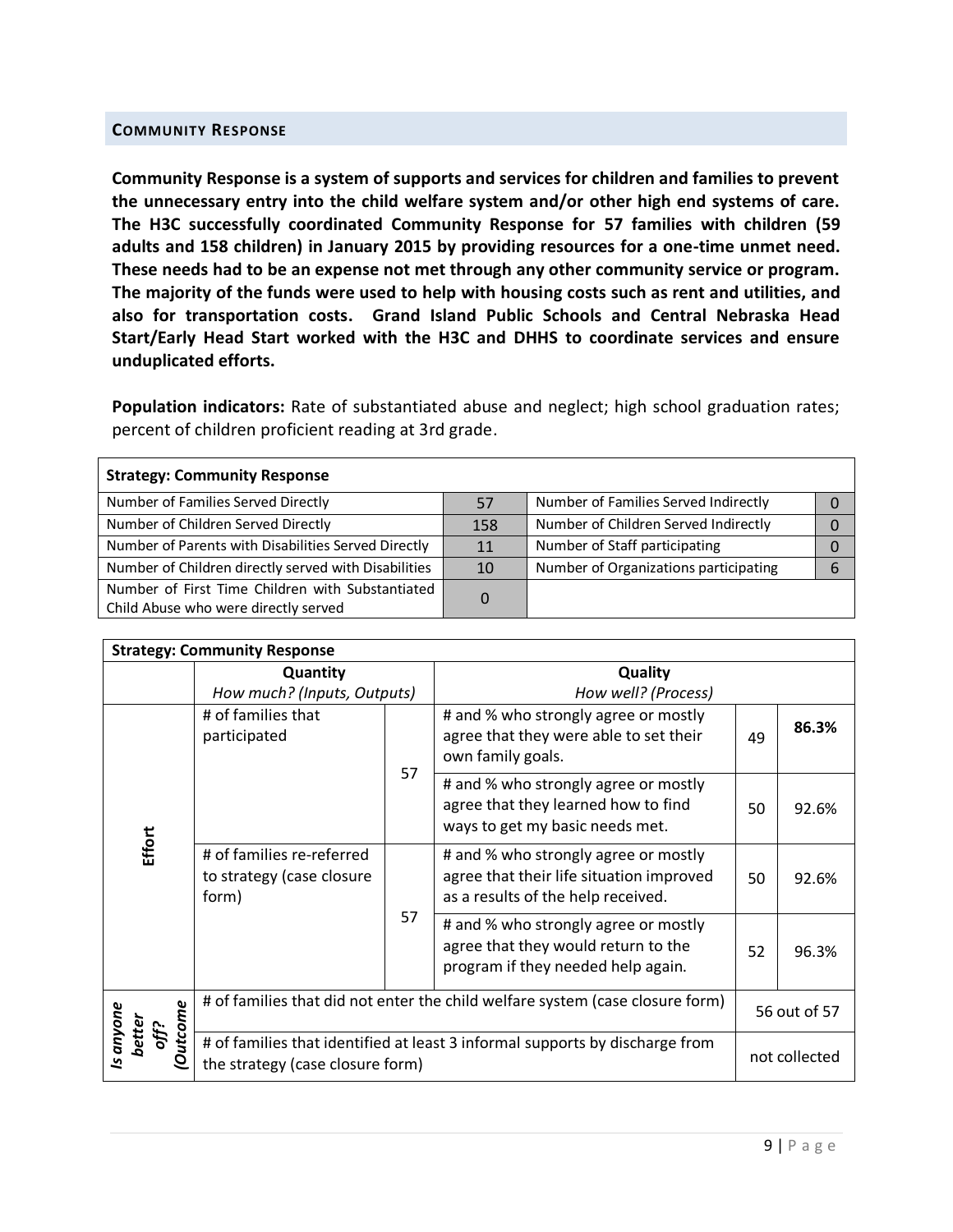| # and % of goals completed by families (# of goals completed / total #<br>identified on case closure form) | not collected |
|------------------------------------------------------------------------------------------------------------|---------------|
| # and % of parents reporting improved:                                                                     |               |
| (1) access to concrete supports                                                                            |               |
| (2) informal supports                                                                                      | (PFS was not  |
| (3) knowledge of child development                                                                         | administered) |
| (4) nurturing and attachment                                                                               |               |
| (5) family functions (FRIENDS PFS)                                                                         |               |
| *Statistical Analysis will be completed as data is available.                                              |               |

**Evaluation Findings:** A pre-and-post Protective Factor Survey (PFS) was not completed with each family because the time-frame of support was prohibitive to completion of the surveys. However, DHHS researched involvement with the state system 90-days after families were served and a follow-up Consumer Satisfaction Survey was completed with the majority of those served.

Satisfaction surveys were completed by 54 of the 57 families with the results indicated in the RBA above. Families were very satisfied with the program as most would return to the program if needing help again and almost all agreed that the help they received improved their life situation. Complete results with open-ended responses are located in the Appendix.

**Accomplishments:** Since January 2015, DHHS confirmed that only one child became a state ward and four of the families served became involved with DHHS through a hotline call. Of the families served in January, only two of the families had never received services from DHHS; one family did not receive service because they had dropped out of the Head Start program; and two others were not served at all. Of the 57 families served, 44 indicated they were receiving case management from a community agency.

Comments from the families served:

- "Thank You very much you have no idea how this will help our family."
- "I can go back to the dentist and have my children's teeth worked on without the worry of not being able to pay."
- "I can go to the doctor, again."
- "My family can sit at a table and eat meals together."
- "I don't have to worry about my car working anymore."
- "The gas won't be shut off?"
- "My front door will be fixed and we can use it again".
- "I can get my driver's license, again"
- "We finally have beds for the kids; they will not have to sleep on the floor anymore".
- "We have a stove now".
- "We now have a washing machine, no more trips to the laundry mat".
- "I can finish taking college classes"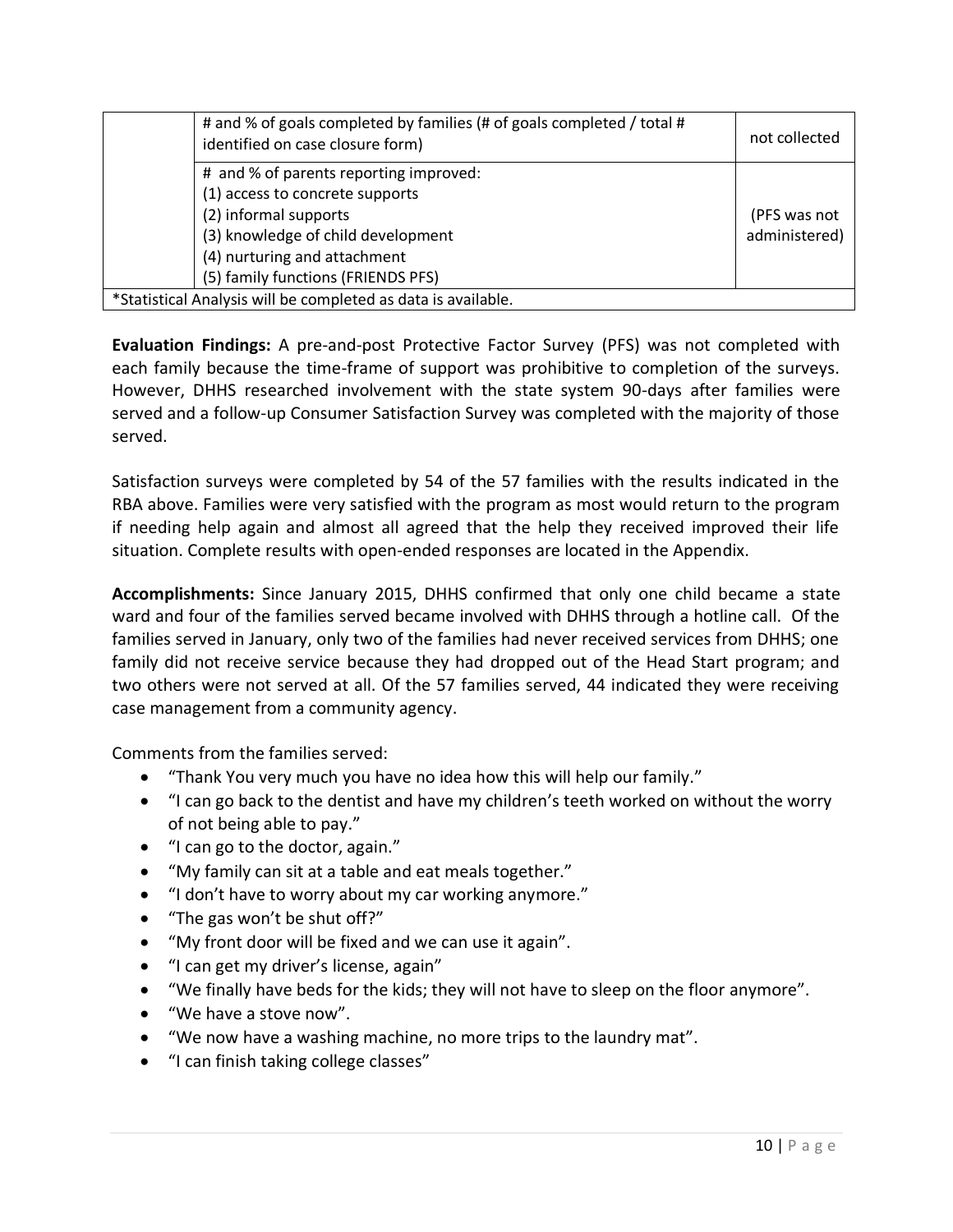**Challenges:** The response to the availability of direct service funds to children and families confirmed that many financial needs of families are not funded through any other resource and there are families in Hall County that are not eligible for any other program or service. The H3C would like to move forward with Community Response in the future but are in the planning stages for a fully integrated service that ensures effective evaluation and data collection. *This process also confirmed the need for a Central Access Navigation system for children and families in addition to youth who have been or are state wards.*

#### **COMMUNITY CAFÉS**

Community Cafés are a series of guided conversations based on the Strengthening Families™ Protective Factors Framework leadership development and parent partnership. These conversations are hosted by parent leaders who use the World Café technique to increase community wisdom, build parent voice and facilitate action to improve lives for children. The process is designed, planned and implemented by parents, working with their community partners. Typical community partners include:

- early child care and education sites
- neighborhood centers
- community based family resource centers
- schools
- immigrant and refugee agencies
- faith based organizations
- health departments or any system or agency that touches the lives of families and children.

| <b>Strategy: Community Café</b>                                                          |                 |                                       |  |
|------------------------------------------------------------------------------------------|-----------------|---------------------------------------|--|
| Number of Families Served Directly                                                       | 20 <sup>7</sup> | Number of Families Served Indirectly  |  |
| Number of Children Served Directly                                                       | 17              | Number of Children Served Indirectly  |  |
| Number of Parents with Disabilities Served Directly                                      | unknown         | Number of Staff participating         |  |
| Number of Children directly served with Disabilities                                     | unknown         | Number of Organizations participating |  |
| Number of First Time Children with Substantiated<br>Child Abuse who were directly served | unknown         |                                       |  |

**Evaluation Findings:** At each of the Community Cafés, participants rated items on a survey that reflected their satisfaction with the Cafés (e.g., felt welcomed or participation was helpful) or outcomes (e.g. understood child's development, more confident as a parent, etc.) A total of 12 individuals out of the 20 families completed the survey.

Overall the participants rated the Cafés very positively (4.60 overall average). Responses by item are summarized in the table below. Results found that the highest rated outcome areas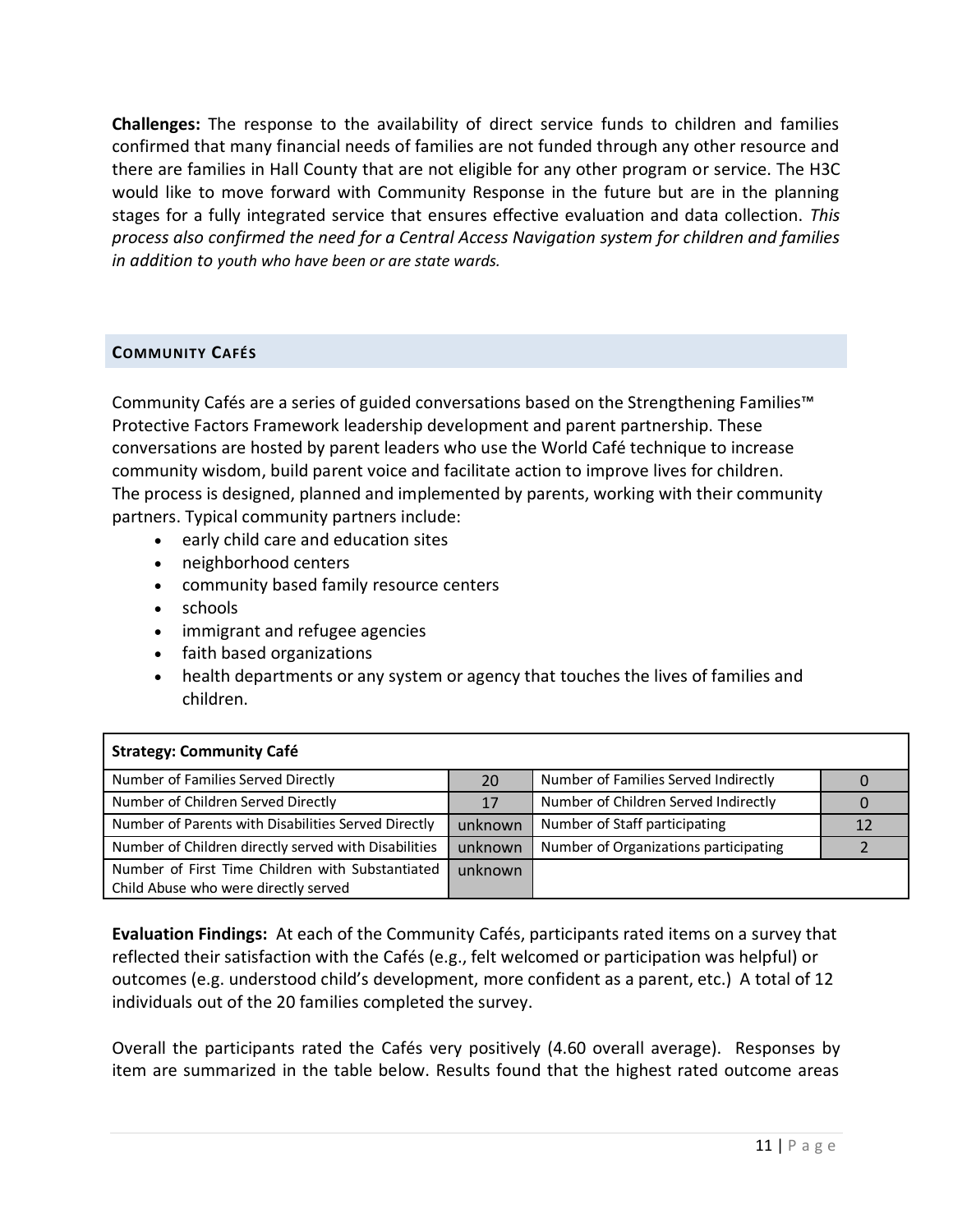were related to how welcome they felt at the Cafes and the logistics of the meetings. Rated somewhat lower was the need for more Cafés in the community.

| <b>Community Café Survey Items (Original Survey)</b>                           | <b>Overall Average</b> |
|--------------------------------------------------------------------------------|------------------------|
| 1. I felt welcome in the Cafés.                                                | 5.0                    |
| 2. It was easy to understand the process.                                      | 4.4                    |
| 3. I liked the place where the café was held.                                  | 4.9                    |
| 4. The time of the café worked for me.                                         | 3.8                    |
| 5. I liked having a meal/snack at the café.                                    | 4.8                    |
| 6. I like having childcare and transportation available to me, if I needed it. | 4.6                    |
| 7. The topics we talked about were things that mattered to me.                 | 4.6                    |
| 8. I would like to see more cafes in the community.                            | 3.6                    |

**Accomplishments:** Twelve parents and community agency staff completed the day-long training on March 17, 2015. Hope Harbor and Sixpence staff took the lead in coordinating Community Cafes with their parents. Community Cafes with parents and children were held on May 21<sup>st</sup> (5 adults/2 children), June 4<sup>th</sup> (8 adults/10 children), June 18<sup>th</sup> (3 adults/4 children), and June  $25^{th}$  (4 adults/1 child). Two protective factors (parental resilience and social supports) were selected as the focus for the cafes. Each adult completed a Community Café Participant Survey. The concept of a Community Café was fairly well-received but implementation was more challenging than anticipated.

**Challenges:** Although the concept of a Community Café was presented as a tool that could be used within existing programs, the one-time training was confusing and the amount of time needed to work with parents and plan for cafes was daunting. Those trained were under the impression that this would not be an additional "program" that would require a large amount of staff time. The reality was much different. We found that there needed to be a "champion agency" to pilot the Community Café tool and recruiting parents to lead (even from those that attended the training) was difficult. Parents at Hope Harbor and teen parents participating in Sixpence were at capacity in their ability to add events to their schedules and they are absolutely unable to take time off for or travel out-of-town to attend training.

One Sixpence staff noted that being funded on a reimbursement system was a barrier to their families to being able to lead/plan independently. Many parents would not financially be able to purchase the items and wait for the reimbursement. One pointed out that the only way for her to do that would be to use her EBT card, and we can't give someone money in exchange for SNAP benefits.

**Another Sixpence staff provided the following thoughts**: "I thought it was great to have people get together that don't know each other. It was good to have people from different walks of life to talk about what is going on with them. It was insightful for all going I think. Although, the cafés HAVE to have someone who is entirely responsible for the coordinating of the café's and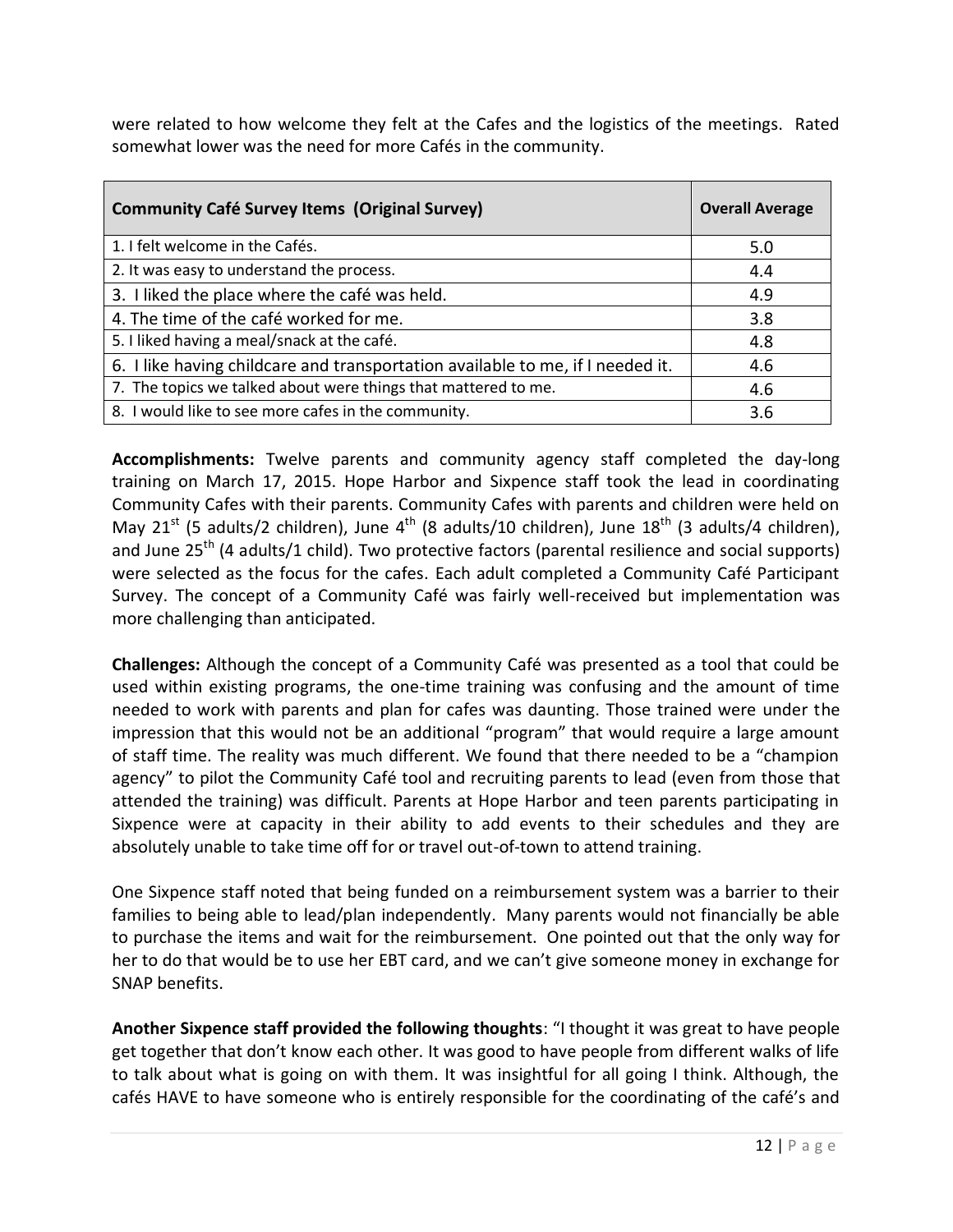the purchasing of needed items (food, supplies, etc.). There also should have been a binder created by the lead person of the cafés that listed what needs to be done before a café, during a café, and the post cafés. This is something that I took on to do which was very time consuming, and still needs "fixed up". I also believe that whoever is the lead coordinator (which should remain the same person throughout the cafe's) should be the recorder of the post café questionnaires, handing out survey's, attendance, and reimbursements; but the lead person NEEDS to have assistance from the host of the cafés."

Altogether, there just needs to be more time to plan and purchase things. There needs be some sort of account set up at a grocery store where the lead coordinator can purchase whatever else is needed. There needs to be a way for people to RSVP in order to have enough supplies, room, and food. This will allow for invites of other agencies and the clients there.

#### **SANKOFA**

#### **The SANKOFA Youth Violence Prevention Program is a strengths-based, culturally tailored preventive intervention.**

Population Targeted: Middle school youth in the Grand Island Public School District (i.e., Barr, Walnut and Westridge).

| <b>Strategy: SANKOFA</b>                             |         |                                       |    |
|------------------------------------------------------|---------|---------------------------------------|----|
| Number of Families Served Directly                   | 23      | Number of Families Served Indirectly  | 31 |
| Number of Children Served Directly                   | 24      | Number of Children Served Indirectly  | 35 |
| Number of Parents with Disabilities Served Directly  | unknown | Number of Staff participating         | 11 |
| Number of Children directly served with Disabilities | unknown | Number of Organizations participating |    |
| Number of First Time Children with Substantiated     | unknown | SFMC, GIPS, (3) speakers              |    |
| Child Abuse who were directly served                 |         |                                       |    |

| <b>Strategy: SANOKFA</b>           |                                                                              |                                                  |                                                                    |      |         |  |
|------------------------------------|------------------------------------------------------------------------------|--------------------------------------------------|--------------------------------------------------------------------|------|---------|--|
|                                    | Quantity                                                                     |                                                  | Quality                                                            |      |         |  |
|                                    | How much? (Inputs, Outputs)                                                  |                                                  | How well? (Process)                                                |      |         |  |
|                                    | # of youth in the program                                                    |                                                  | % completing program                                               |      | 24%     |  |
| Effort                             | this fall<br>35                                                              |                                                  | % of students in attendance at twice-a-<br>week sessions (average) |      | 24%     |  |
|                                    | # of sessions hosted this<br>fall                                            | 72                                               | % youth satisfied with program (not yet<br>collected)              |      | unknown |  |
| off?                               |                                                                              | # and % of youth improving personal skills<br>24 |                                                                    |      | 100%    |  |
| better                             | # and % of youth improving attendance at school                              |                                                  |                                                                    | 16   | 66.7%   |  |
| *Effect                            | <b>Outcomes</b> )<br># and % of youth improving grades<br>19                 |                                                  |                                                                    |      | 79.2%   |  |
| # and % of youth staying in school |                                                                              |                                                  | 24                                                                 | 100% |         |  |
| Is anyone                          | # and % of youth staying out of trouble (no legal involvement)<br>24<br>100% |                                                  |                                                                    |      |         |  |
|                                    | *Effect # and % for graduating youth only                                    |                                                  |                                                                    |      |         |  |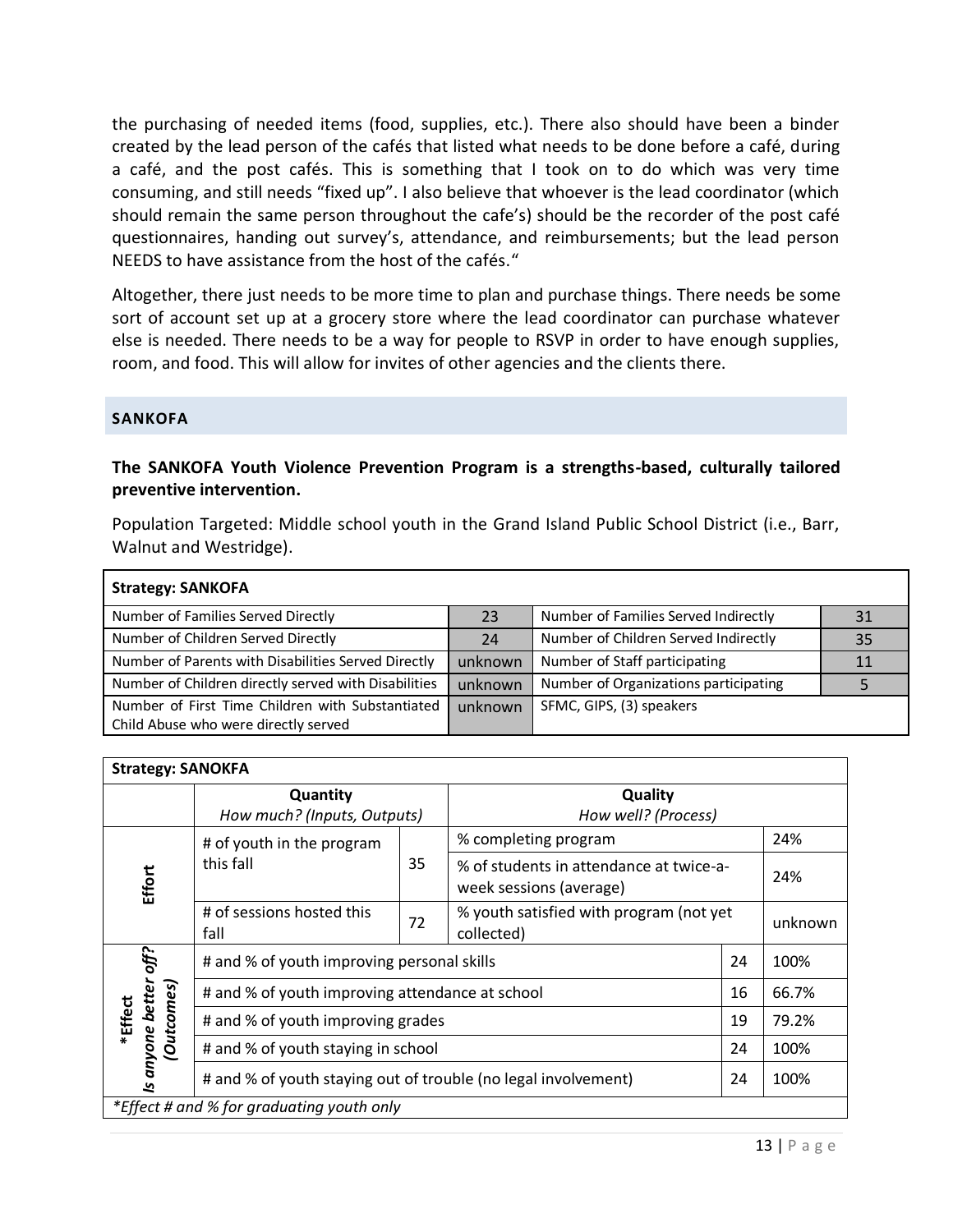**Evaluation Findings:** The SANKOFA program continues to be a strong program for youth in the three middle schools with students' attendance at the twice-a-week sessions averaging 25% of students in the program at each session. Outcomes measured by program assessments indicated improvement in personal skills, youth staying in schools and out of trouble by all youth completing the assessment. Attendance and grades were also improved for the majority of the program participants.

**Accomplishments:** As of spring 2015, five semesters of SANKOFA have been completed (started January 2013) and 130 middle-school students have successfully completed the program. CHI funding was awarded funding to support SANKOFA in Barr, Walnut, and Westridge Middle Schools (G.I. Public Schools) for an additional three years. In June, seven (7) new facilitators were trained, with representation from all three Middle Schools.

**Challenges:** Struggling to implement youth satisfaction survey and measuring success of participants. There is a challenge in getting the students who need the program the most to continue attending the 12 weeks of sessions, working around extra-curricular activities, and having facilitators who teach/work at the middle schools at each site.

### **PROTECTIVE FACTOR SURVEY- COMMUNITY SUMMARY**

No Protective Factor Surveys were collected during this 6-month period.

### **UPDATE ON YOUR COLLABORATIVE**

**Work with another county/Mutually Reinforcing Activities/Shared Measurement:** Central Navigation, for youth ages 16 to 24 that were or are state wards, was launched in April 2015 for youth in Hall and Adams County. This process was challenging as it required representatives from **Adams and Hall County** to join together to develop one process for all eligible youth in those counties. There was some confusion among committee members about the role of Project Everlast compared to Central Navigation that required multiple meetings to clarify. In the end, we took an existing model and modified it to fit the needs of youth in Hall and Adams County. One of the H3C organization members, Region 3, agreed to house the Central Navigator and hired Jessica Schlegelmilch to provide that referral service.

**Work with other CWB and Project Everlast communities:** Between January and July 2015, the Central Access Navigator, a representative from Region 3, and a representative from the H3C have attended statewide meetings to develop the Central Access System of Care. The group is comprised of Lincoln and Omaha Project Everlast/Opportunity Passport groups and other CWB communities. As a result of these meetings, a common referral form was created, common evaluation tools are being developed, and a common process for Central Navigation is being generated.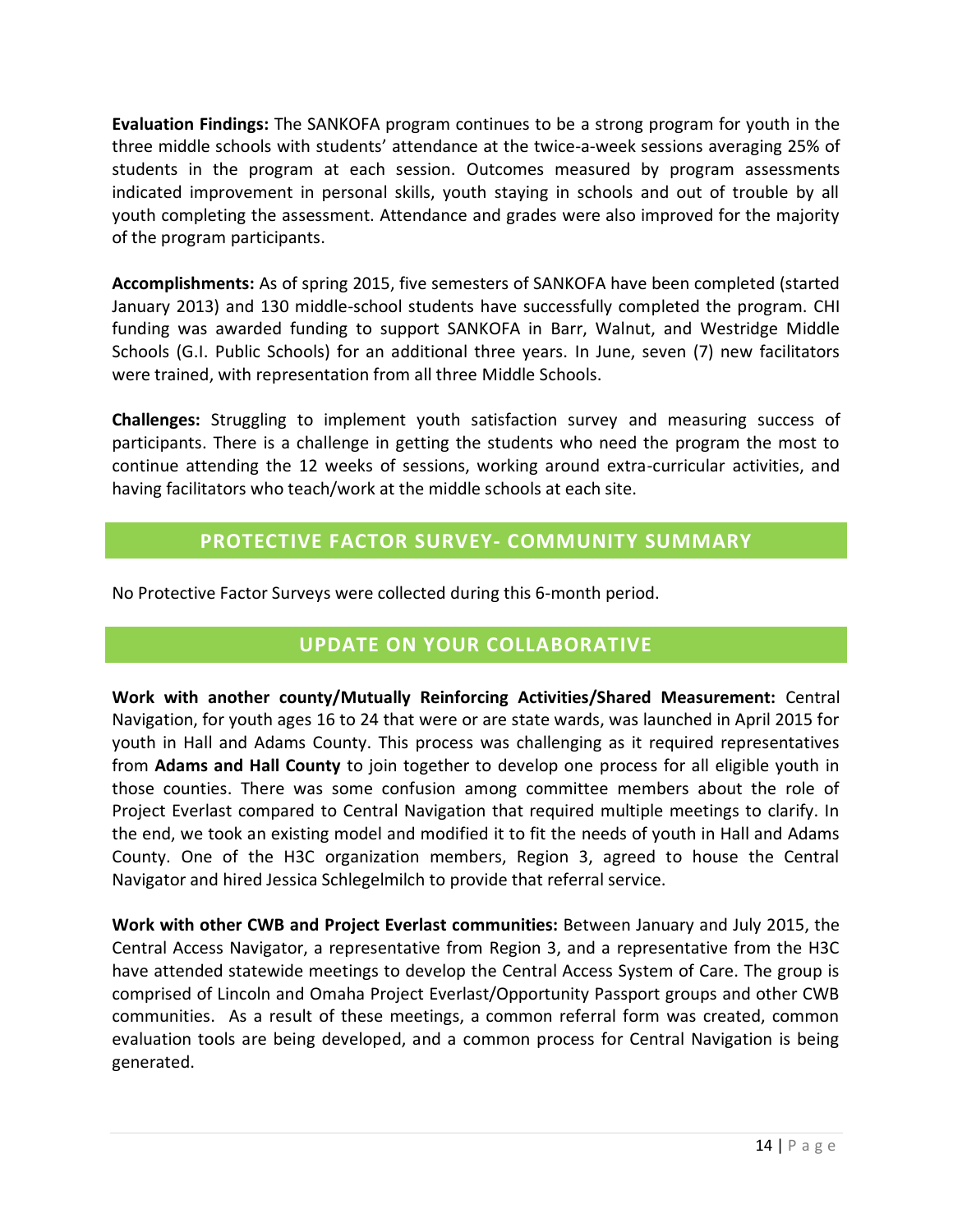**Common Agenda/Continuous Communication/Mutually Reinforcing Activities:** During the past six months, the H3C has been transitioning from a "state of dependency to a self-sustaining model that can provide internal leadership". A membership fee structure and application process was adopted by the H3C in December 2014 with memberships being accepted in January 2015 for the year. To date, there are 21 paid organization/business and 2 individual memberships. H3C Board Members are required to be members. In addition, the H3C began using Mail Chimp for an email distribution program and has a subscription list of more than 160 people.

The H3C meets every other month and averages about 25 people per meeting. H3C meetings continue to be well-attended, new members added, and involvement in sub-committees grown. At the May 2015 meeting, members expressed that there is improved trust within the H3C and an understanding that when the members agree to pursue a task, there is improved and increased inter-agency coordination than in the past. They felt this is a good example of the difference between programs and system work. The transition of School Intervention from the H3C to Hall County Juvenile Diversion is an example of successful inter-agency coordination. In addition, the work of the sub-committees is resulting in "getting things done".

In the off-months or as needed, the 0 to 5, 6 to 11, and  $12 - 18+$  (to age 24) Subcommittees meet to work on the system of care for respective groups. The subcommittees worked together to plan and implement the Rooted in Relationships/Pyramid model in five child care facilities with 16 classroom teachers, recruit parents and agency staff to become trained in Community Café facilitation, worked with Hall County Juvenile Diversion to transition the School Intervention Worker (SIW) at Grand Island Senior High to their umbrella and added a SIW to split their time between Barr and Walnut Middle Schools, developed Central Access Navigation for Transitional Youth, and completed the 2015-2018 Hall County Comprehensive Juvenile Services Plan.

**Continuous Communication/Common Agenda/Mutually Reinforcing Activities:** There have been several opportunities recently that highlight the value of collaboration to enable the community to quickly respond. Most recently, the strength of collaboration was seen in three instances and, although two of the events occurred in July, the affirmation of the value and support of the H3C is well worth noting in this report. In early July, the Buffett Institute asked the H3C for assistance to plan a community meeting of people interested in early childhood development on July 15. H3C members were asked for assistance in securing a location and an invitation was sent to H3C members and others with whom the collaborative has worked to develop the early childhood system of care. Grand Island Public Schools volunteered to host the meeting at their Early Childhood Development Center. In less than three weeks, almost 30 individuals responded that they would attend the meeting and 27 came to the meeting. After the meeting, many of those in attendance commented that "but for the H3C, this type of event and amount of interest would not have occurred" and "this was an excellent example of the strength of collaboration".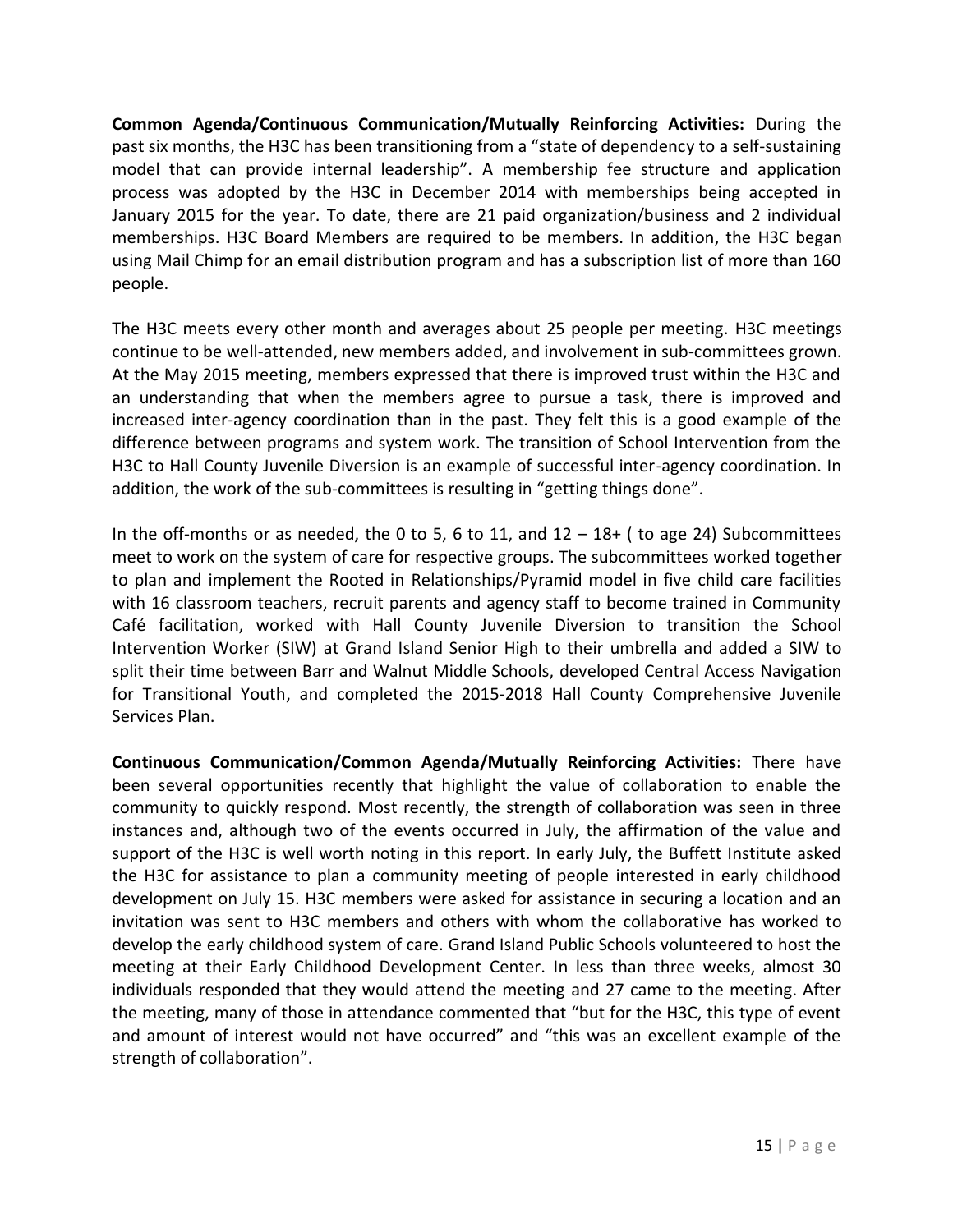The second example was an opportunity to assist DHHS Division of Economic Assistance to identify community resources for their clients. DHHS staff scheduled a "Meet and Greet" with any and all community agencies to determine a need for a regularly scheduled meeting where agencies could come together to identify resources and exchange information. In response to the invitation, Joni told DHHS about the Hall County Community Collaborative, resource guides that have already been completed, and how the H3C could assist them in connecting with agencies and resources.

A meeting of about 40 community agencies was held and from that meeting two existing opportunities were identified that DHHS could use as an existing resource: the H3C and the Continuum of Care for Housing and Homelessness (CoC). *The consensus of the meeting was that there was not a need to create another group that would meet on a regular basis because the H3C encompassed the system of care for children birth to 24 and families and the CoC addressed issues around housing and homelessness*. Instead, DHHS staff was encouraged to become involved with the H3C and with the Continuum of Care.

The City of Grand Island completed a visioning process early in 2015 and one of the priorities within the plan was "early childhood education". Members of the H3C contacted the Grow Grand Island committee chair and told them about the efforts of the H3C and the work of the 0 to 5 Subcommittee. As a result, the Grow Grand Island Early Childhood subcommittee chair attended a 0 to 5 Subcommittee meeting and is interested in working with the H3C to achieve the goals of the visioning process. The work of the H3C will enable the community to create a common vision, braid resources, and avoid duplication of efforts.

**Challenges:** The H3C has experienced rapid growth recently and realize the importance of ensuring that new members become familiar with the vision and mission of the collaborative, understand Collective Impact, feel comfortable asking questions, and receive timely responses to questions. Persons interested in the collaboration now receive an invitation to participate in the distribution list, an overview of the H3C, an Organizational Chart, a Membership Overview, and a Membership Application. The process for contacting people that are interested or those who have been identified as agencies/staff that would be valuable to the Collective Impact process is not clearly defined. As a result, when there is staff turnover in an agency or new agency directors, contact is not always made in a one-on-one, timely manner.

The H3C has also been challenged in addressing diversity in the community. There is no plan to effectively address diversity or to ensure that the organization is culturally competent. In the next six months, the H3C may consider options for being more inclusive and working more closely with the Multicultural Coalition.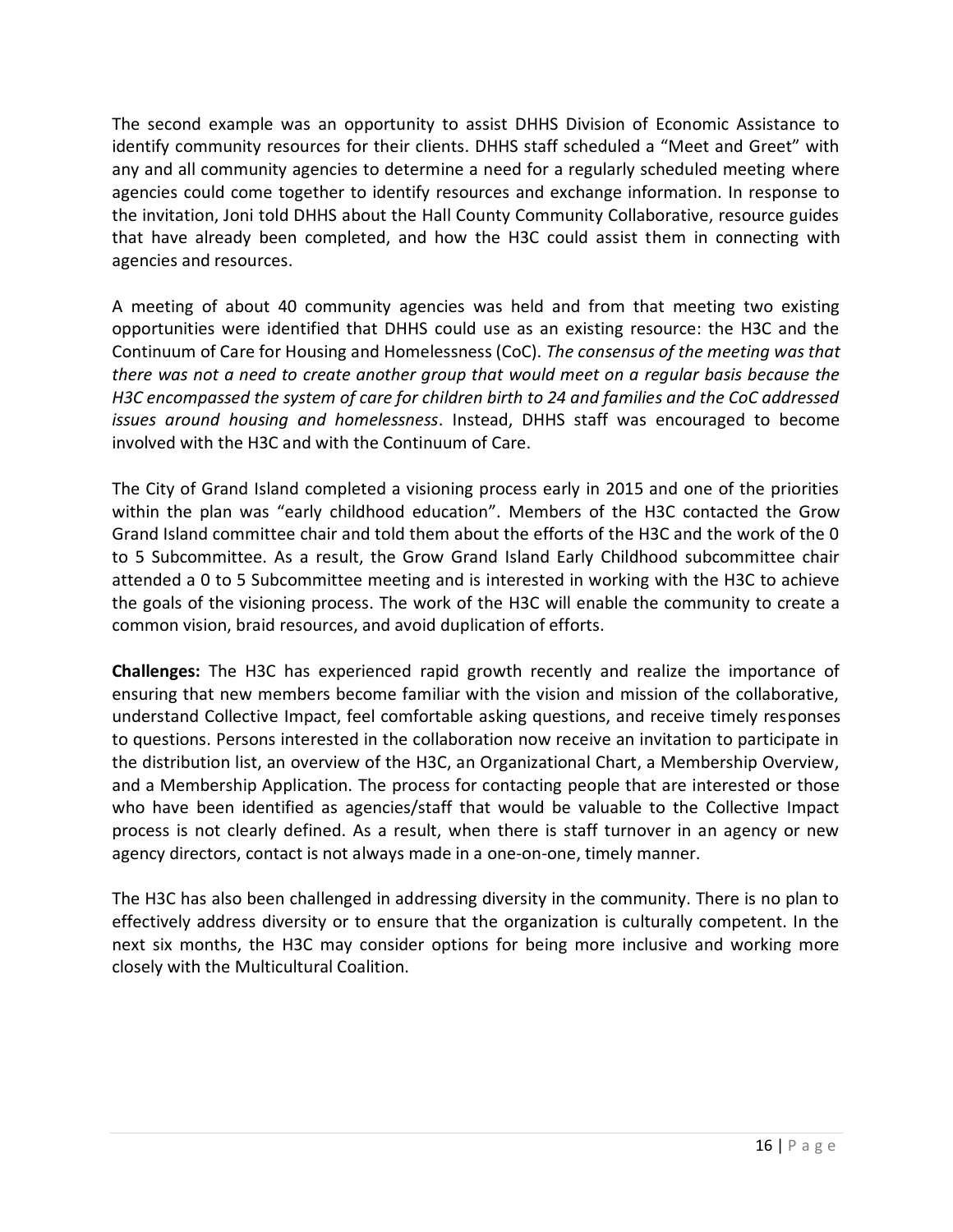### **SUCCESS STORIES**

**School Intervention Success Story:** Adrian (\*the name has been changed): A little bit into the semester, one of the social workers requested at our weekly SWAAT meetings that I work with Adrian. Adrian was pretty hesitant to start working with me. It was rumored that she may or may not be pregnant, but she didn't discuss any of that during our first meeting. In fact, she stated that she missed so much school because her mom couldn't speak English and she had to go to doctor appointments with her to translate. During our second meeting, just a few days later, Adrian opened up quite a bit more. We talked about a lot of things. Finally, she said to me "I have to tell you something that nobody else at the school knows. I'm pregnant."

We worked through some of the logistics -- letting her teachers know, communicating with her counselor, etc. The problem was that Adrian was so sick. She also let her sickness be an excuse not to roll out of bed in the mornings, so I was constantly honking in her driveway. We had many heart-to-heart conversations discussing why it was so important to graduate from high school, most especially with a baby on the way. After weeks of working together every single day to get her caught up in school, Adrian and I had created a strong relationship. When we had first started working together, she had all F's. By the end of the semester, she had A's and B's. She let me in on the "reveal" celebration that she would be having a girl. She even asked me to attend one of her doctor appointments due to the lack of family support available to help her. She moved out of her house and into her boyfriend's home with his family, which was a much healthier and happier environment than what she was used to.

Adrian's last schedule for her senior year is very accommodating for a mother with a baby. She is hoping to gain a seat at the Success Academy to be able to power out some of her last graduation requirements. Adrian will be a wonderful mother and I know that if it was not for my persistency, she would not be where she is at and on track to graduate.

**Community Cafés**: Comments from one of the agency staff involved in the Community Café effort: "I hadn't put much time and effort into the cafés as Amy and Kari however, I completely agree with what both of them said. I think the first couple cafés overall turned out well. We had people from different walks of life that attended but then when we would mention having the parents take over it almost seemed like they got intimidated. I understand why they would because we also were confused on what to do. That made it more difficult to train the parents. "Thank you ladies for your time and energy in coordinating the Community Cafés." Granted it was a struggle to coordinate schedules/times I do believe it was a success. We did everything we could with what we had offered to us. I also wanted to suggest the Community Café training should be split into 2 days. They could be half days, which in my opinion would work out the greatest. Personally for myself I was on information overload towards the end of the day."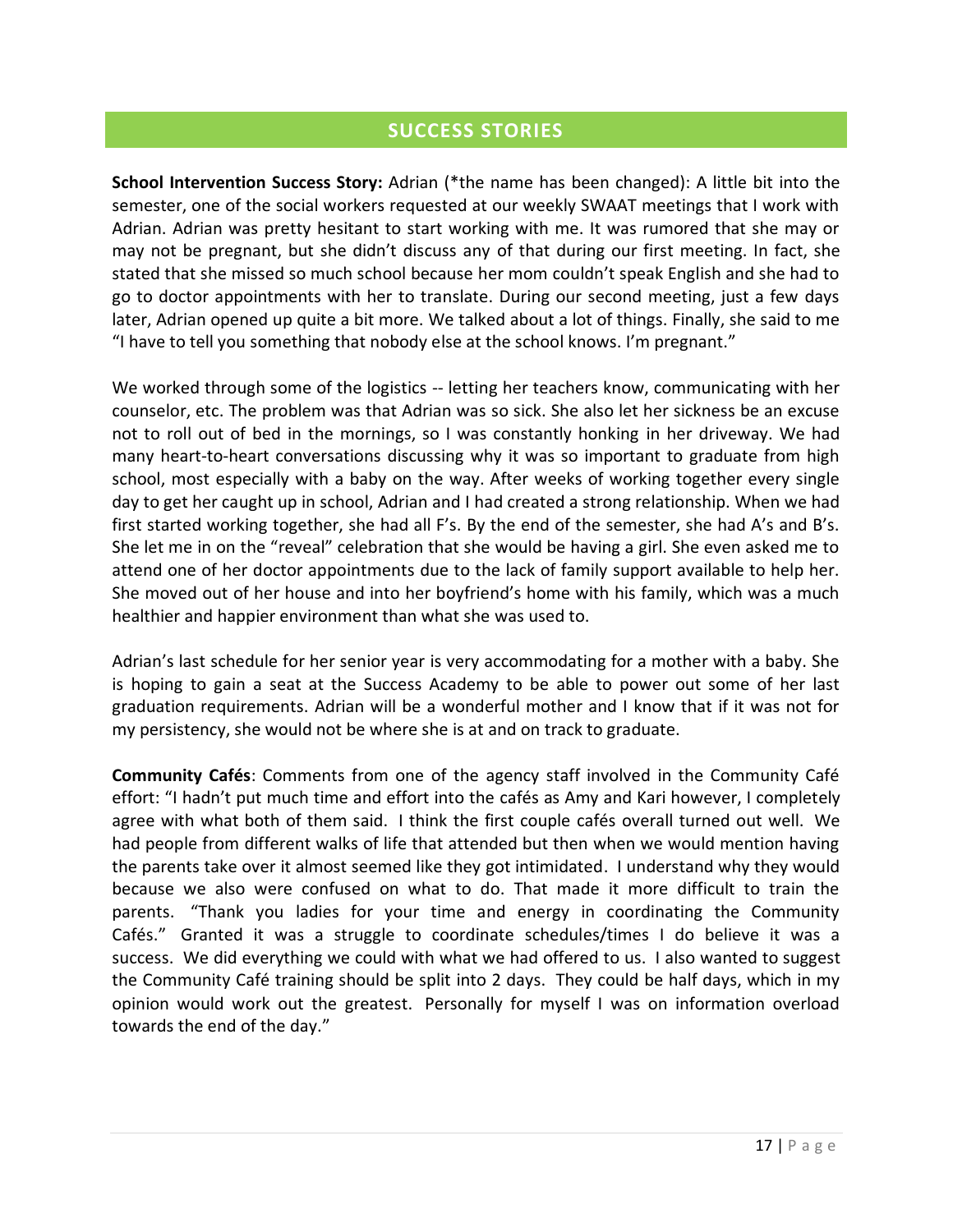### **Appendix Consumer Response Program Family Survey RESULTS June 2015**

#### **Number of surveys collected: 54**

|                                                                                                    | <b>Strongly</b><br><b>Disagree</b><br>(1) | <b>Mostly</b><br><b>Disagree</b><br>(2) | <b>Slightly</b><br><b>Disagree</b><br>(3) | <b>Neutral</b><br>(4) | <b>Slightly</b><br>Agree<br>(5) | <b>Mostly</b><br>Agree<br>(6) | <b>Strongly</b><br>Agree<br>(7) | Average |
|----------------------------------------------------------------------------------------------------|-------------------------------------------|-----------------------------------------|-------------------------------------------|-----------------------|---------------------------------|-------------------------------|---------------------------------|---------|
| 1. My ideas and opinions were<br>valued. $(n=54)$                                                  | 0.0%                                      | 0.0%                                    | 0.0%                                      | 1.9%                  | 5.6%                            | 18.5%                         | 74.1%                           | 6.65    |
| 2. I was able to set my own<br>family goals. $(n=54)$                                              | 0.0%                                      | 0.0%                                    | 0.0%                                      | 0.0%                  | 3.7%                            | 13.0%                         | 83.3%                           | 6.80    |
| 3. I learned how to find ways to<br>get my basic needs (i.e. food,<br>clothing etc.) met. (n=54)   | 0.0%                                      | 0.0%                                    | 1.3%                                      | 3.7%                  | 1.9%                            | 18.5%                         | 74.1%                           | 6.59    |
| 4. I think my life situation<br>improved as a result of the<br>help I received. (n=54)             | 1.9%                                      | 0.0%                                    | 1.9%                                      | 1.9%                  | 1.9%                            | 14.8%                         | 77.8%                           | 6.57    |
| 5. I was treated with respect and<br>dignity by all persons helping<br>me to meet my goals. (n=54) | 1.9%                                      | 0.0%                                    | 0.0%                                      | 0.0%                  | 0.0%                            | 7.4%                          | 90.7%                           | 6.81    |
| 6. If I were in need of help again,<br>I would come back. (n=54)                                   | 0.0%                                      | 0.0%                                    | 0.0%                                      | 0.0%                  | 3.7%                            | 1.9%                          | 94.4%                           | 6.87    |

#### **Comments you would like to make about the program:**

- A lot of people needing and she does not help. Donna talking about other classes not professional.
- After bills were caught up, I was able to get clothes for my kids. Life improved without worries about payments.
- After finally getting the dental bill paid the kids were able to go back to the dentist. Thank you all so much
- Back rent paid, made a huge difference. We are not able to see the light.
- Continue to help there are a lot of people that need it and sometimes will not qualify for programs I the community
- Getting the utility bill paid was very helpful, nothing was shut off.
- Good program hope there is more in the future
- Having past due rent and gas paid, I was able to provide for my child better!
- I appreciate all the help I received.
- I can now drive again, with my reinstatement. We eat family meals together.
- I could buy stuff my daughters were needing.
- I don't have to go to the laundromat, the dryer really helped.
- I enjoyed the program, my family has learned a lot and I am so happy for everything head start has done for my family.
- I had surgery and this program really helped. Verna was awesome.
- I think this is a really good program.
- I was able to get a computer to help with college classes.